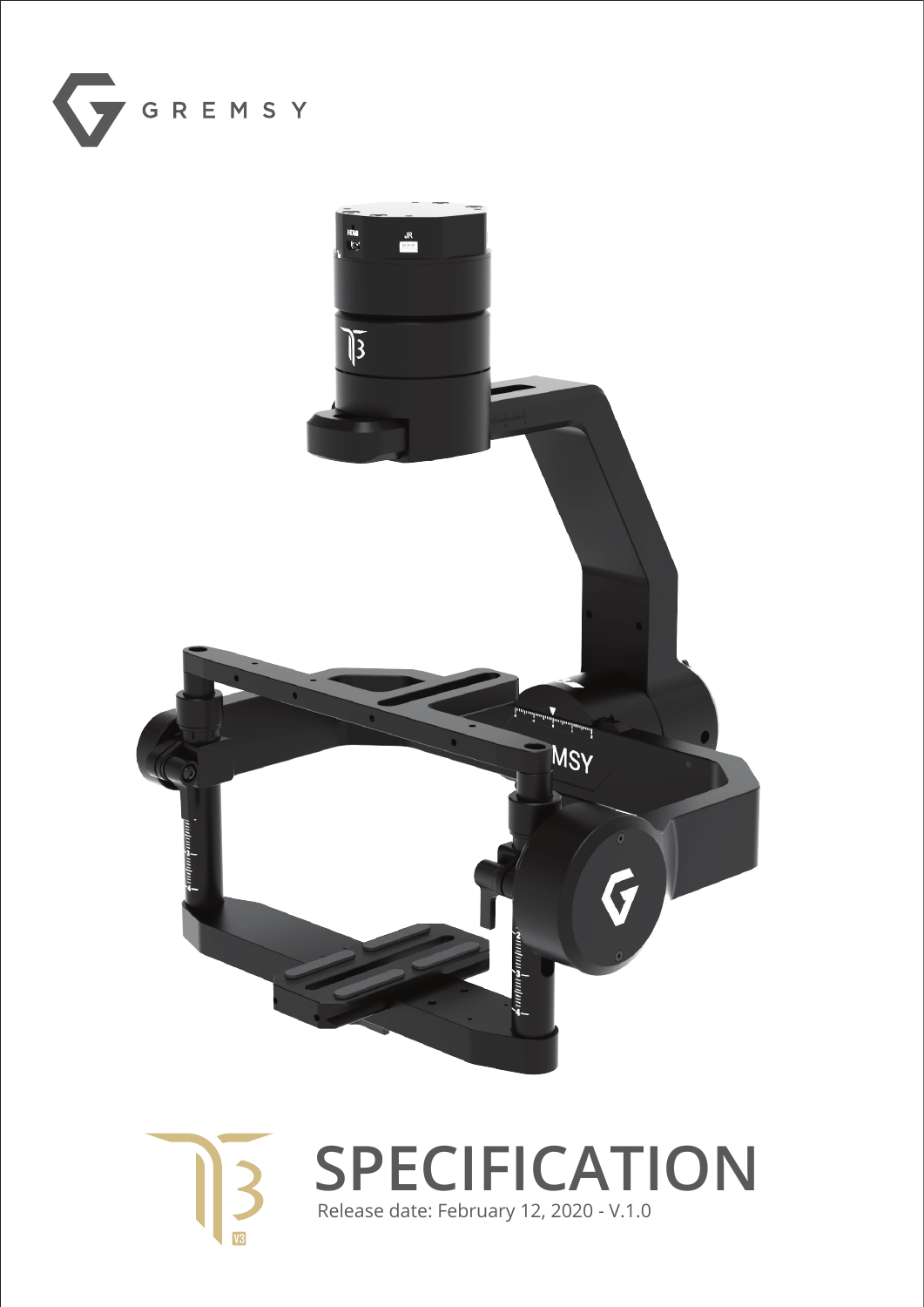# **SPECIFICATION**

## **MECHANICAL & ELECTRICAL CHARACTERISTICS**

| <b>Working Current</b>       | Static current: 300mA/14.5V            |
|------------------------------|----------------------------------------|
|                              | Dynamic current: 600mA/14.5V           |
|                              | Locked motor current: 3.5A/14.5V       |
| <b>Operating Temperature</b> | $32^{\circ}$ F ~ 120° F (0° C ~ 50° C) |
| Weight                       | $2.65$ lbs (1200 g)                    |
| <b>Gimbal Dimension</b>      | $237(W) \times 184(D) \times 288(H)$   |

#### **PERIPHERAL**

| <b>Camera Tray Dimensions</b>          | Maximum depth from the center of gravity on camera base plate: 100mm |
|----------------------------------------|----------------------------------------------------------------------|
|                                        | Maximum height measured from top of camera base plate: 120mm         |
|                                        | Maximum width: 152mm                                                 |
| Input Power                            | 15-52V                                                               |
| Connections                            | USB 2.0, CAN, UART, S-bus, Spektrum, PPM, Bluetooth                  |
| PC Assistant Software Requirements     | Windows XP or above; Mac OS X 10.9 or above                          |
| Mobile Assistant Software Requirements | iOS 7.1 or above; Android 4.3 or above                               |

### **WORKING PERFORMANCE**

| Maximum Payload                   | 3.7 lbs (1700g)                    |
|-----------------------------------|------------------------------------|
| Angular Vibration Range           | $\pm$ 0.02 $^{\circ}$              |
| Maximum Controlled Rotation Speed | Pan axis: 180°/s                   |
|                                   | Tilt axis: $180^\circ$ /s          |
|                                   | Roll axis: 180°/s                  |
| Mechanical Endpoint Range         | Pan axis control: ±345°            |
|                                   | Tilt axis control: $\pm 150^\circ$ |
|                                   | Roll axis control: +80° to -264°   |
| <b>Controlled Rotation Range</b>  | Pan axis control: ±345°            |
|                                   | Tilt axis control: ±120°           |
|                                   | Roll axis control: $\pm$ 45°       |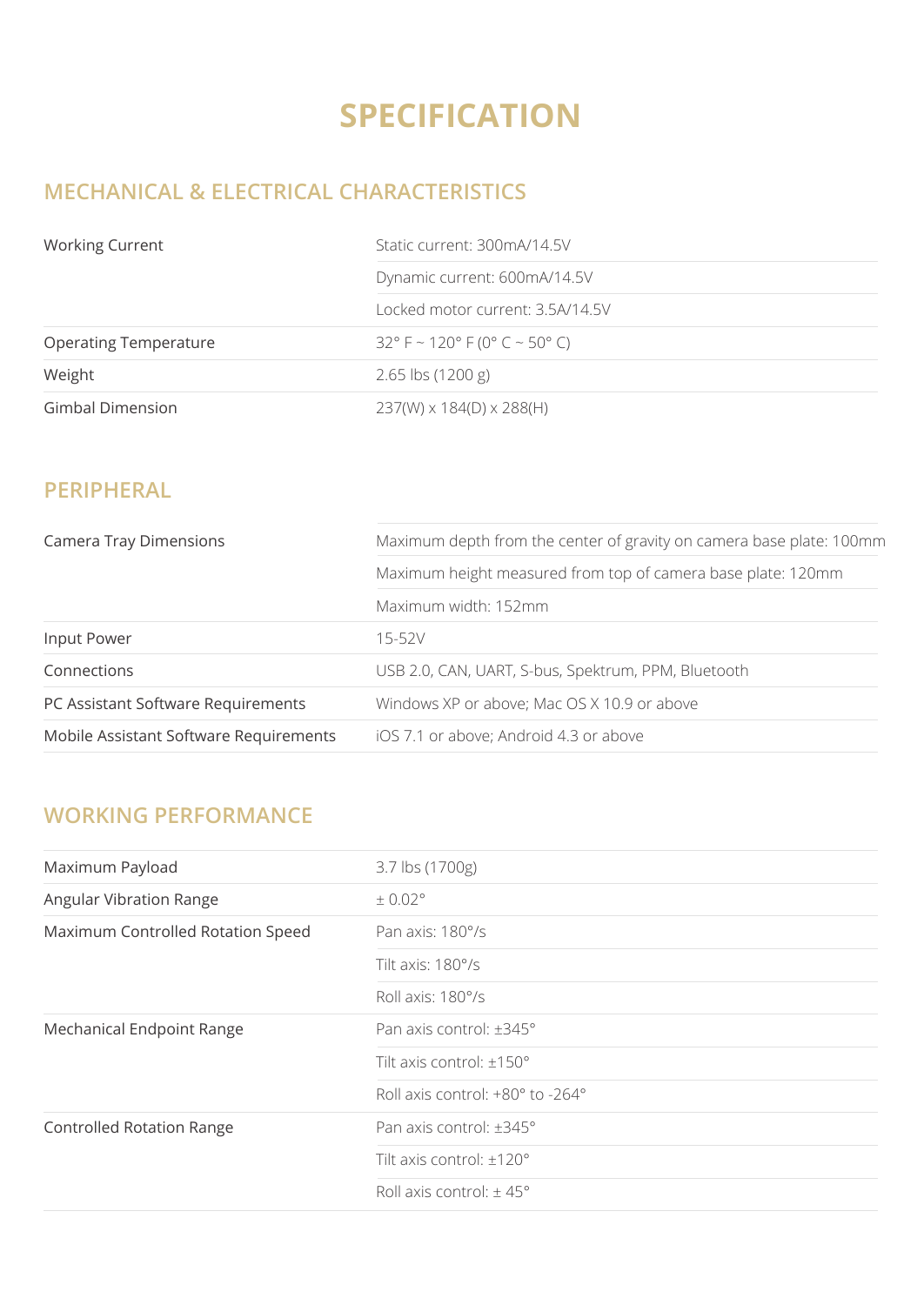#### **DIMENSION & CAMERA CAGE**



### **CAMERA COMPATIBILITY**